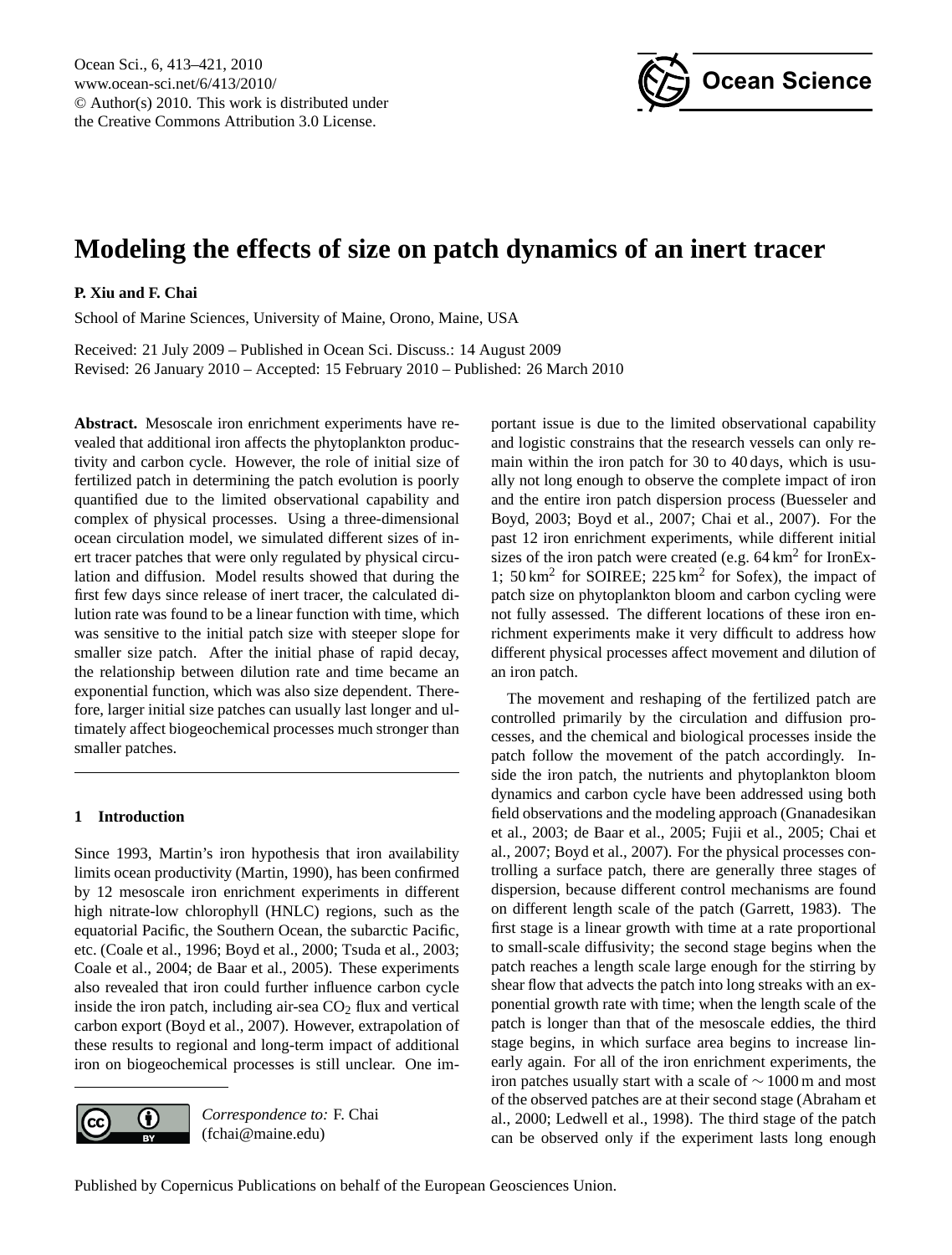(Sundermeyer and Price, 1998). These in-situ observations mainly focused on the expanding period of a patch, however, the detailed patch dynamics of inert tracer and longterm variations are still not well understood. Plankton dynamics and carbon cycle are influenced both in the expanding and contracting periods of an iron patch, thus it is important to investigate how physical processes affect patch movement and dispersion regarding to long-term impact of iron fertilization experiments.

Owing to the observational capability and logistic difficulty of long-term measurements of a fertilized iron patch, physical-biogoechemical modeling provides us an alternative method to address some of the questions related to the impact of iron fertilization on marine ecosystems and carbon cycle (Fujii et al., 2005; Jiang and Chai, 2004; Chai et al., 2007; Jin et al., 2008). This study examines how physical processes affect surface patch dynamics and focuses on the role of the initial patch size in controlling patch dispersion. The modeled information is useful for designing and conducting large-scale iron enrichment experiments in the future.

#### **2 Model description and experimental design**

The model used in this study is a three-dimensional ocean circulation model, Regional Ocean Modeling System (ROMS), which represents an evolution in the family of terrain-following vertical coordinate models. ROMS solves the hydrostatic, primitive equations with horizontal curvilinear coordinates. Wang and Chao (2004) have configured the ROMS circulation model for the Pacific Ocean (45◦ S to  $65^{\circ}$  N, 99 $^{\circ}$  E to 70 $^{\circ}$  W) at 50-km resolution, with realistic geometry and topography. For this biogeochemical modeling study, we followed the approach of Wang and Chao (2004) for setting up the circulation model, but increase the horizontal resolution to 12.5 km for the entire model domain. There are 30 levels in the vertical. Near the two closed northern and southern walls, a sponge layer with a region of 5° from the walls is applied for temperature and salinity. The treatment of the sponge layer consists of a decay term  $\kappa(T^* - T)$ in the temperature equation  $(\kappa(S * - S)$  for salinity equation), which restores the modeled variables to the observed temperature  $T$  \* (salinity S \*) field at the two closed walls. The value of  $\kappa$  varies smoothly from 1/30 day<sup>-1</sup> at the walls to zero at 5 degrees away from them. Liu and Chai (2009) and Chai et al. (2009) coupled the biogeochemical Carbon, Silicate, Nitrogen Ecosystem (CoSiNE) model (Chai et al., 2002) with the Pacific ROMS to study the seasonal and interannual variability of phytoplankton productivity and carbon fluxes.

Initialized with climatological temperature and salinity from the World Ocean Atlas (WOA) 2001 (Ocean Climate Laboratory National Oceanographic Data Center, 2002), the Pacific ROMS-CoSINE model has been forced with the climatological NCEP/NCAR reanalysis of air-sea fluxes (Kalnay et al., 1996) calculated using the bulk formula for

several decades in order to reach quasi-equilibrium. The ROMS model is then forced with daily air-sea fluxes of heat and freshwater derived from the NCEP/NCAR reanalysis (Kalnay et al., 1996). The blended daily sea winds with resolution of 0.25◦ (Zhang et al., 2006) is used to calculate the surface wind stress based on the bulk formula of Large and Pond's (1982). The heat flux is derived from the short- and long-wave radiations, sensible and latent heat fluxes that are calculated using the bulk formula with prescribed air temperature and relative humidity. The fresh-water flux is derived from the prescribed precipitation and the evaporation converted from the latent heat release. River discharges are not included in the model configuration.

To investigate patch dynamics, an inert tracer (IT) is introduced, which is controlled only by circulation and diffusion. The behavior of this IT is very similar to the SF6 tracer used during the iron fertilization experiments (Law et al., 1998; Boyd et al., 2004; Law et al., 2006). In the physical model, a nonlocal vertical-mixing scheme called K-Profile Parameterization (KPP) was used for viscosity and diffusivity (Large et al., 1994). The KPP scheme does not assume a priori that the boundary layer is well mixed and explicitly predicts an ocean boundary layer depth. The turbulent mixing is parameterized using a nonlocal bulk Richardson number within the boundary layer and through the local gradient Richardson number and a background mixing scheme below the boundary layer. Our model experiments include six different initial sizes of IT patch (Table 1) in the eastern equatorial Pacific Ocean (3◦ S, 90◦ W), close to the locations of the IronEx I and IronEx II experiments. For each model experiment, IT tracer was continuously added into the upper 30 m during 14 days starting from 7 January 2004. After 14 days injection of IT, first we standardized the IT concentration to a range of 0.0∼3.0 μmol m<sup>-3</sup> to mimic the iron concentration during the iron enrichment experiments (Coale et al., 1996). To define the IT patch, we use IT concentration that is higher than  $0.3 \mu$ mol m<sup>-3</sup> as a threshold, which would remove the iron limitation in the Equatorial Pacific (Gordon et al., 1997; Coale et al., 1996; Kaupp et al., 2010). By standardizing the IT concentration and mimic iron enrichment experiments, it allows us to compare results among different sizes of the IT patch.

Finally, after 14 days injection, we followed the movement of the patch to study its dilution behavior. In order to estimate the movement and reshaping of the IT patch during each time step, Gaussian ellipse fitting technique was applied to the modeled surface IT concentration. This is because ocean flow can be locally resolved into pure strain and rotation at scales greater than 1 km, which can stretch the patch into a filament. Then the distribution of IT concentration is usually well described by a Gaussian ellipse as (e.g. Abraham et al., 2000; Law et al., 2006)

$$
C = (\frac{N}{2\pi\sigma_x\sigma_y}) \exp(-\frac{(x^2/\sigma_x^2 + y^2/\sigma_y^2)}{2})
$$
 (1)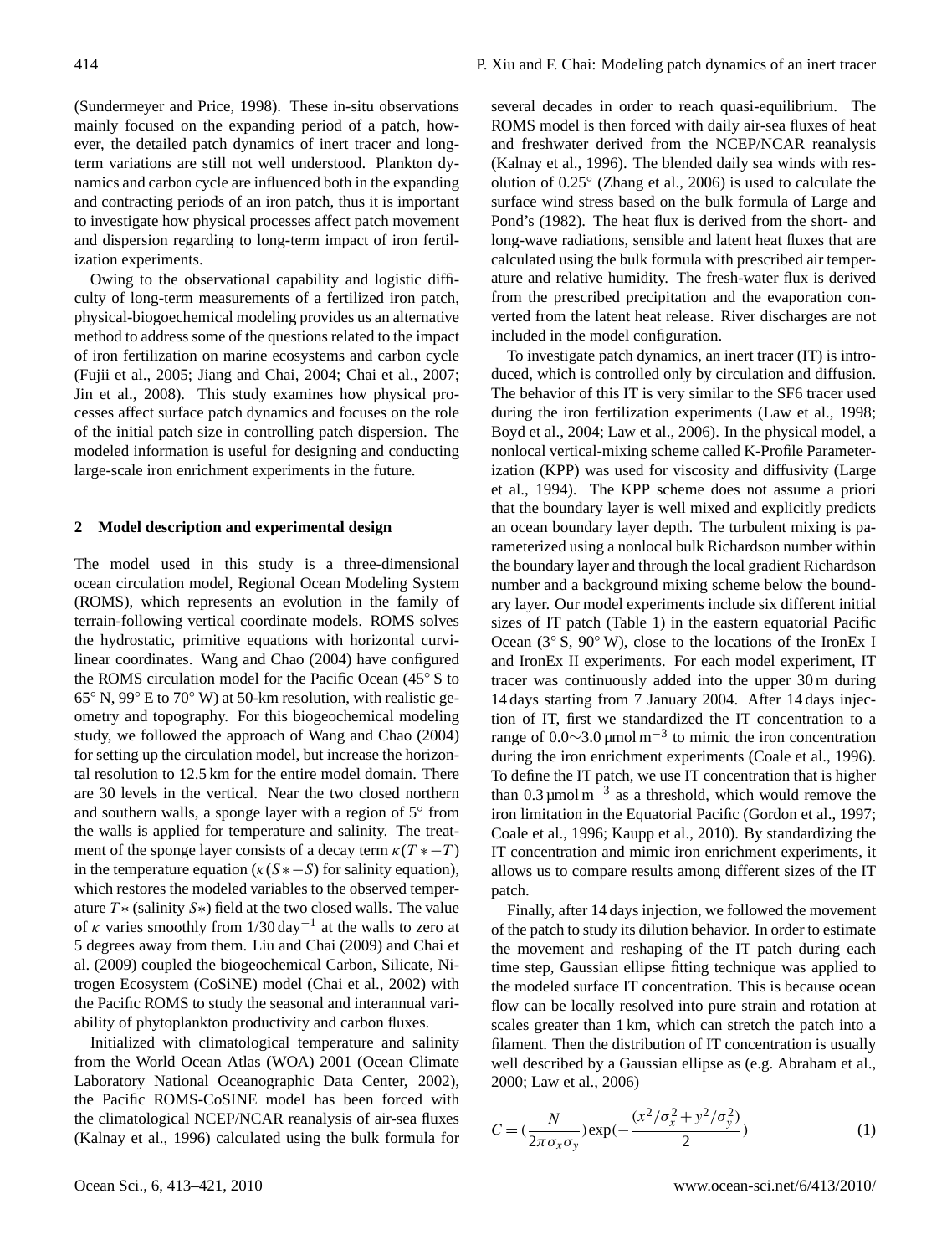**Table 1.** Modeled results for the six experiments conducted in this study (Maximum area is the largest area each patch can occupy, Area peak day is the day at which the patch reach its maximum area, and the Area disappear day is the day at which IT concentration becomes lower than 0.3  $\mu$ mol m<sup>-3</sup> within that region).

| Initial area<br>(km <sup>2</sup> ) | First day area after<br>finishing adding IT $(km^2)$ | Maximum<br>area $(km^2)$ | Area<br>peak day | Area<br>disappear day |
|------------------------------------|------------------------------------------------------|--------------------------|------------------|-----------------------|
| $12.5 \times 12.5$                 | 17969                                                | 26719                    | 23               | 56                    |
| $25 \times 25$                     | 20 000                                               | 28 1 25                  | 23               | 56                    |
| $50\times50$                       | 23750                                                | 34 219                   | 41               | 59                    |
| $100 \times 100$                   | 40938                                                | 73750                    | 44               | 74                    |
| $200\times200$                     | 100 160                                              | 168440                   | 44               | 113                   |
| $400\times400$                     | 316090                                               | 485470                   | 44               | 194                   |
|                                    |                                                      |                          |                  |                       |
| Initial volume                     | First day volume after                               | Maximum Volume           | Volume peak      | Volume disappear      |
| (km <sup>3</sup> )                 | finishing adding IT $(km3)$                          | $(km^3)$                 | day              | day                   |
| $12.5 \times 12.5$                 | 702                                                  | 1071                     | 23               | 56                    |
| $25\times25$                       | 724                                                  | 1098                     | 23               | 56                    |
| $50\times50$                       | 907                                                  | 1328                     | 23               | 59                    |
| $100\times100$                     | 1606                                                 | 2212                     | 23               | 74                    |
| $200\times200$                     | 4123                                                 | 5647                     | 47               | 113                   |

where C is the IT concentration ( $\mu$ mol m<sup>-3</sup>), N is the total amount of tracer within the patch. The  $x$  is the major axis of the ellipse while y is the minor axis. The  $\sigma_x(t)$ ,  $\sigma_y(t)$  are the standard deviations of the distribution in the  $x$  and  $y$  directions, respectively. After an initial adjustment, strain and dilution rates of the surface IT patch were then calculated from the changes in the dimensions of the Gaussian ellipse, by using nonlinear fitting procedure (see methods below, Abraham et al., 2000).

#### **3 Results and discussion**

The modeled surface patch follows a similar pattern regardless of the initial patch size, generally moves cyclonically with its center moving toward the northwest direction during the first 60 days of the simulation (Fig. 1). The lateral dispersion is largely determined by stirring associated with eddies (Garrett, 1983; Abraham et al., 2000), which changes from an initial square area to a narrow filament. For example, the initial  $12.5 \times 12.5$  km patch by day 38 evolves into a filament with a length of 225.2 km, a width of 126.3 km and the resultant eccentricity of 0.83; at the same time, the initial  $400\times400$  km patch turns into a narrow filament with a length of 1865.7 km, a width of 375.4 km and a much higher eccentricity of 0.98. During the modeled experiments, smaller patches tend to have lower IT concentration and disappear much faster than larger patches (Table 1). The "disappearing day" in Table 1 is the day when IT concentration everywhere within the model domain becomes lower than  $0.3 \mu$ mol m<sup>-3</sup>, though at some days Gaussian ellipse fit could not be applied mainly due to the patch being too small.  $12.5 \times 12.5$  km patch starts with a surface area of  $17969 \text{ km}^2$ , reaches its maximum of  $26719 \text{ km}^2$  that is 48.7% larger at day 23, and disappears at day 56. The volume of  $12.5 \times 12.5$  km patch follows a similar manner, reaches its maximum of  $1071 \text{ km}^3$ that is 52.6% larger than first day volume, and disappears at day 56. For surface area, the ratio of maximum to the first day value is 1.67 for large patches (mean value of  $100 \times 100$ ,  $200\times200$  and  $400\times400$  patches), which is higher than 1.44 for small patches (mean value of  $12.5 \times 12.5$ ,  $25 \times 25$  and  $50\times50$  patches). While for total volume, the ratio is 1.40 for large patches, which is a little lower than 1.50 for small patches.

For patches of all sizes, both the surface area and total volume of the patch generally increases with time at first due to the high IT concentration inside the patch. Then, after reaching its peak, it starts to decrease gradually until it disappears (Fig. 2a, b). This trend is hard to obtain from in-situ measurements and most of the field experiments, which only capture the expanding period of the patch due to the limited time of observation (Timothy et al., 2006; Boyd et al., 2004). Comparison among different initial patch sizes indicates that large patches take longer time to peak than small patches. Peak time is defined as the day when the value of the surface area or total volume reaches its maximum. Surface area peak time for both the  $12.5 \times 12.5$  km and the  $25 \times 25$  km patch is about 23 days after the start of the experiment, while for larger patches, the patch could continue expanding until more than 40 days before reaching the peak of its surface area. Disappear day is the day when the surface concentration falls below the preset limit, which can be used to describe the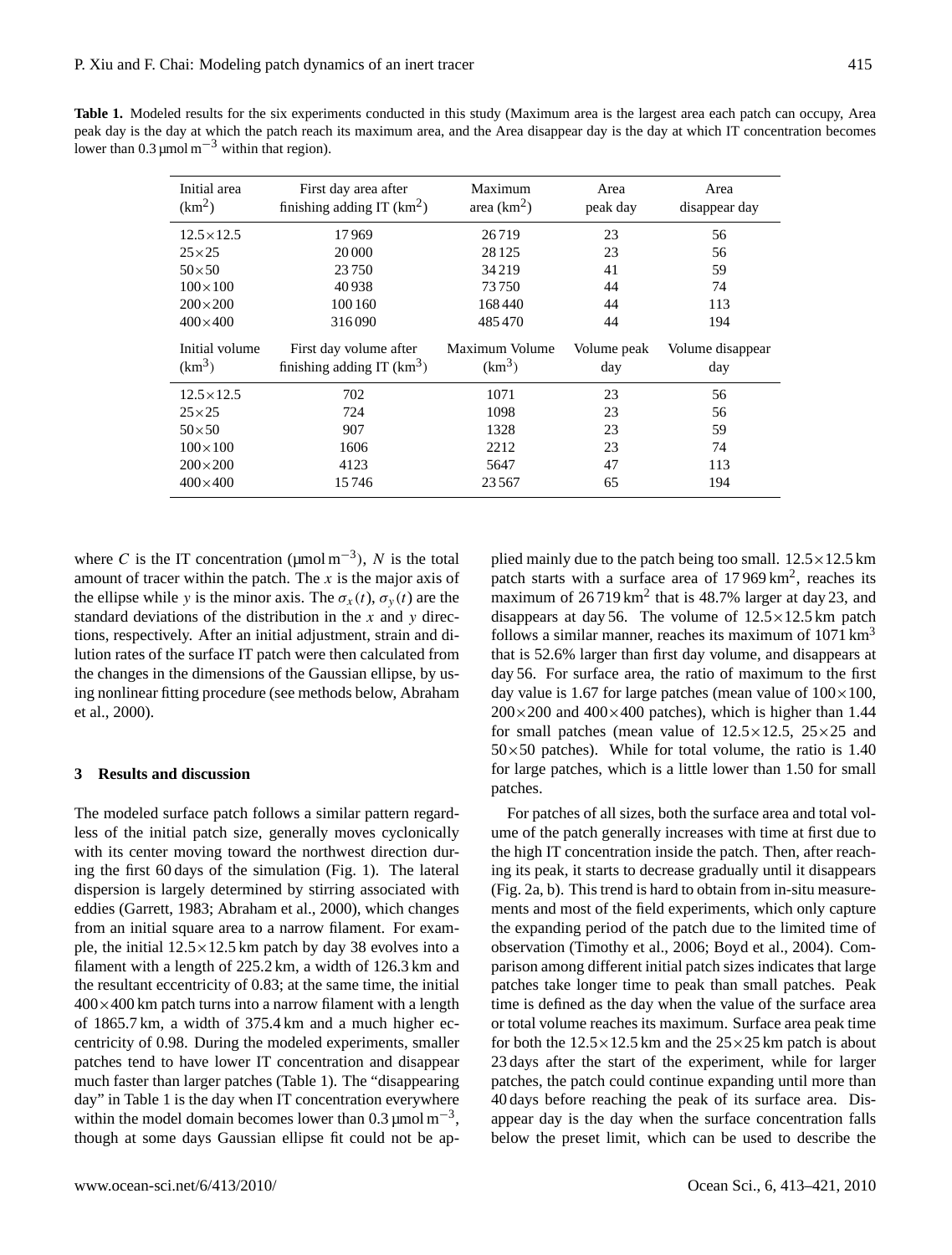

Fig. 1. Temporal and spatial variations of the modeled surface IT patch (unit: µmol m<sup>-3</sup>), only controlled by circulation and diffusion processes. There are six different initial size patches in the experiments, and the area are  $12.5 \times 12.5$ ,  $25 \times 25$ ,  $50 \times 50$ ,  $100 \times 100$ ,  $200 \times 200$ , and  $400\times400$  km<sup>2</sup>, respectively. Red ellipse curve in each figure is the fitted Gaussian ellipse, derived from the IT concentrations.

entire life history of the patch. Both the  $12.5 \times 12.5$  km and the  $25 \times 25$  km patch can last 56 days, the  $200 \times 200$  km patch persists for about 113 days, which is twice the duration of the  $12.5 \times 12.5$  km patch, while the  $400 \times 400$  km patch lasts three times longer (194 days) than the  $12.5 \times 12.5$  km patch. The disappear day for surface area is the same as that for total volume, indicating the patch mostly exists in the upper water column that is consistent with iron fertilization experiments.

Previous studies showed that, in the first few days during the patch expansion, length (major axis,  $2\sigma_x$ ) of the fitted Gaussian ellipse is observed to increase exponentially with time in response to the strain rate  $(\gamma)$ , while the width (minor axis,  $2\sigma_y$  of the fitted Gaussian ellipse remains constant, where the thinning effect of strain controls the widening tendency due to diffusion (Abraham et al., 2000; Law et al., 2006). This is usually described as the second stage of the tracer dispersion suggested by Garrett (1983). In this study, the strain rate  $(\gamma)$  is calculated by applying a nonlinear fitting procedure to modeled  $\sigma_x(t)$  and time (t). During the first 32 days in this modeling study, a robust exponential function is found to fit well to the length data (Fig. 2c). Though the magnitude of ellipse length varies in response to the different initial patch sizes, the calculated strain rates are al-

most the same for all patches ( $\gamma = 0.03 \text{ day}^{-1}$ ). This strain rate is a little lower than the previous values of  $0.07 \text{ day}^{-1}$ reported for the SOIREE iron fertilization (Abraham et al., 2000) and 0.08 day<sup>-1</sup> estimated for the sub-Arctic Pacific fertilization experiment (Law et al., 2006), indicating different dilution rates in different areas. The difference among these results might be due to both the different observational time periods and the different physical conditions related to the high spatial and temporal variability of strain in ocean currents (Sundermeyer and Price, 1998; Law et al., 2006). Law et al. (2006) suggested that different strain rate might be caused by different initial release area during the experiments, however, the strain rate is relatively stable over different initial area patches and we do not see any clear relationship between strain rate and initial area in this study. The discrepancy might be caused by the lack of biological activities in our current modeling approach, which could affect patch dynamics significantly. Ellipse width, however, decreases within this period of time, which is attributed to the stronger convergent strain rather than the small scale diffusion or mixing (Sundermeyer and Price, 1998). As a result, increasing length and decreasing width leads to an increasingly longer and narrower filament (Fig. 2c, d). After day 32,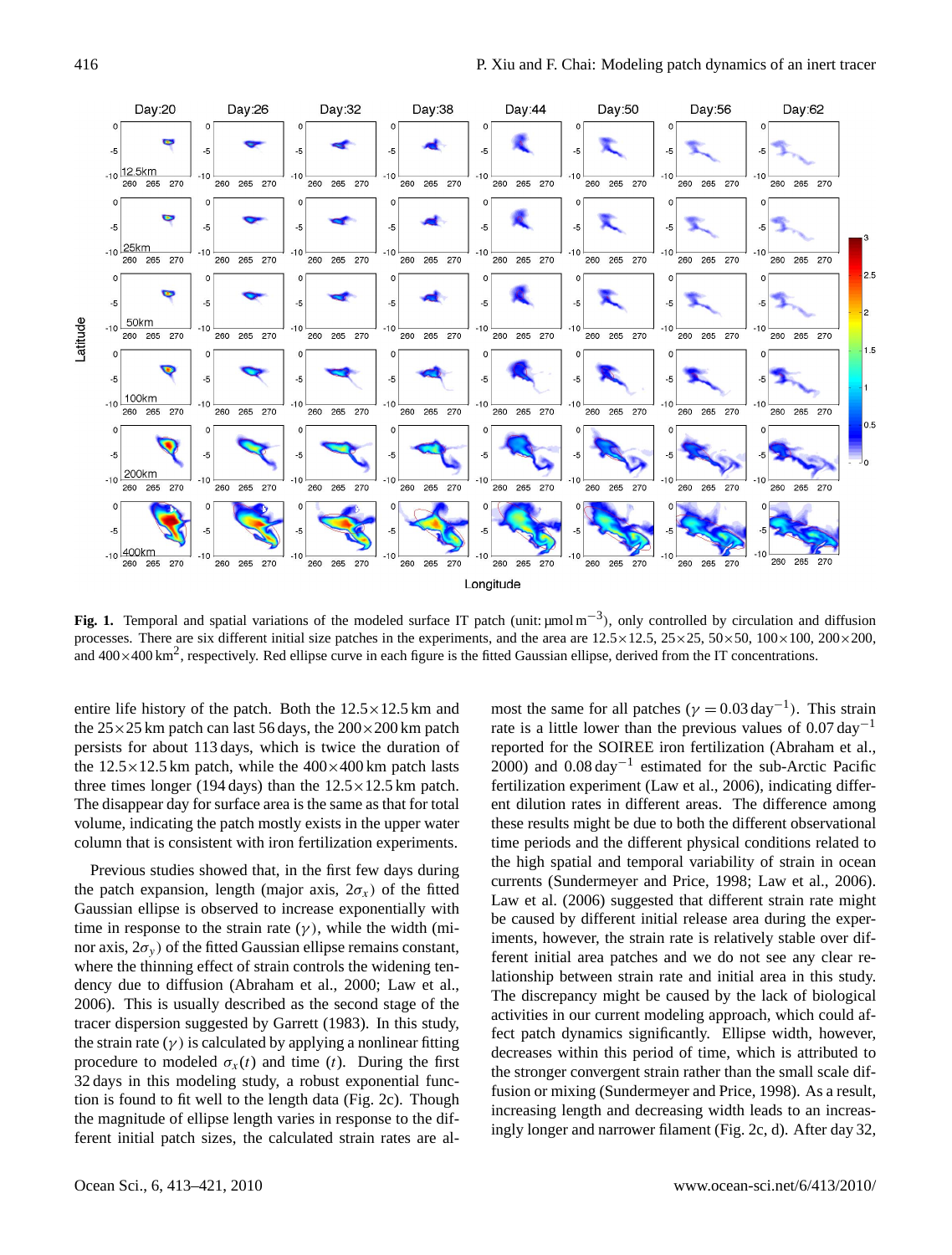

**Fig. 2.** Simulated **(a)** variations of total IT volume, **(b)** variations of surface area, **(c)** variations of ellipse length calculated based on the fitted Gaussian ellipse, **(d)** variations of the ellipse width calculated from fitted Gaussian ellipse, **(e)** variations of ellipse length during the first 32 days since experiment starts. Solid curves are the exponential regression results for each initial size patch.

ellipse length starts to decrease and width starts to increase for about one week. It is likely caused by the unique, local physical conditions because such fluctuation has neither been observed nor modeled before. For the entire life history of the IT patch, variation of length derived from the fitted Gaussian ellipse looks much like a second-order polynomial function with time, which is in a similar manner of variation with surface area and total volume. The width of the ellipse generally decreases with time, though with a small increase around day 41 (Fig. 2d). The standard deviation, however, is much smaller for width variation (e.g. 63 km for  $400\times400$  km patch) than the length data (231 km for  $400\times400$  km patch), which means the width remains relatively more constant than the length. For in-situ experiments, previous studies often use either linear or exponential functions to model observed variations of surface patch. From the model results, however, it is unclear whether the observed surface patch area is an exponential (Law et al., 2006), exponential and linear (Sundermeyer and Price, 1998), or polynomial function with time, since that depends on both the observational period and the local physical conditions.

To further investigate how different size patches disperse, we define and calculate the dilution rate  $(r)$  of the surface area and total volume as

$$
r = \frac{A(t + \Delta t) - A(t)}{A(t) * \Delta t}
$$
 (2)

where A is the area or volume, t is time, and  $\Delta t$  is the time interval (Abraham et al., 2000; de Baar et al., 2005). The unit for the dilution rate r is day<sup>-1</sup>. Overall, two stages are found for both the surface area and total volume (Fig. 3 and Fig. 4). In the first stage, the calculated rate decreases linearly with time for about 30 days, which can be expressed as

$$
r = a_1 t + b_1 \tag{3}
$$

where  $a_1$  and  $b_1$  are the regression coefficients, r denotes the dilution rate  $(\text{day}^{-1})$  and t is the time. During the first few days, the smaller patches  $(12.5 \times 12.5 \text{ km}, 25 \times 25 \text{ km}$  and  $50\times50$  km) of which the length scale is below the eddy scale have a similar dilution pattern, which is different from the behavior of larger patches  $(200 \times 200 \text{ km})$  and  $400 \times 400 \text{ km}$ ). Linear regression analysis shows that smaller patch tends to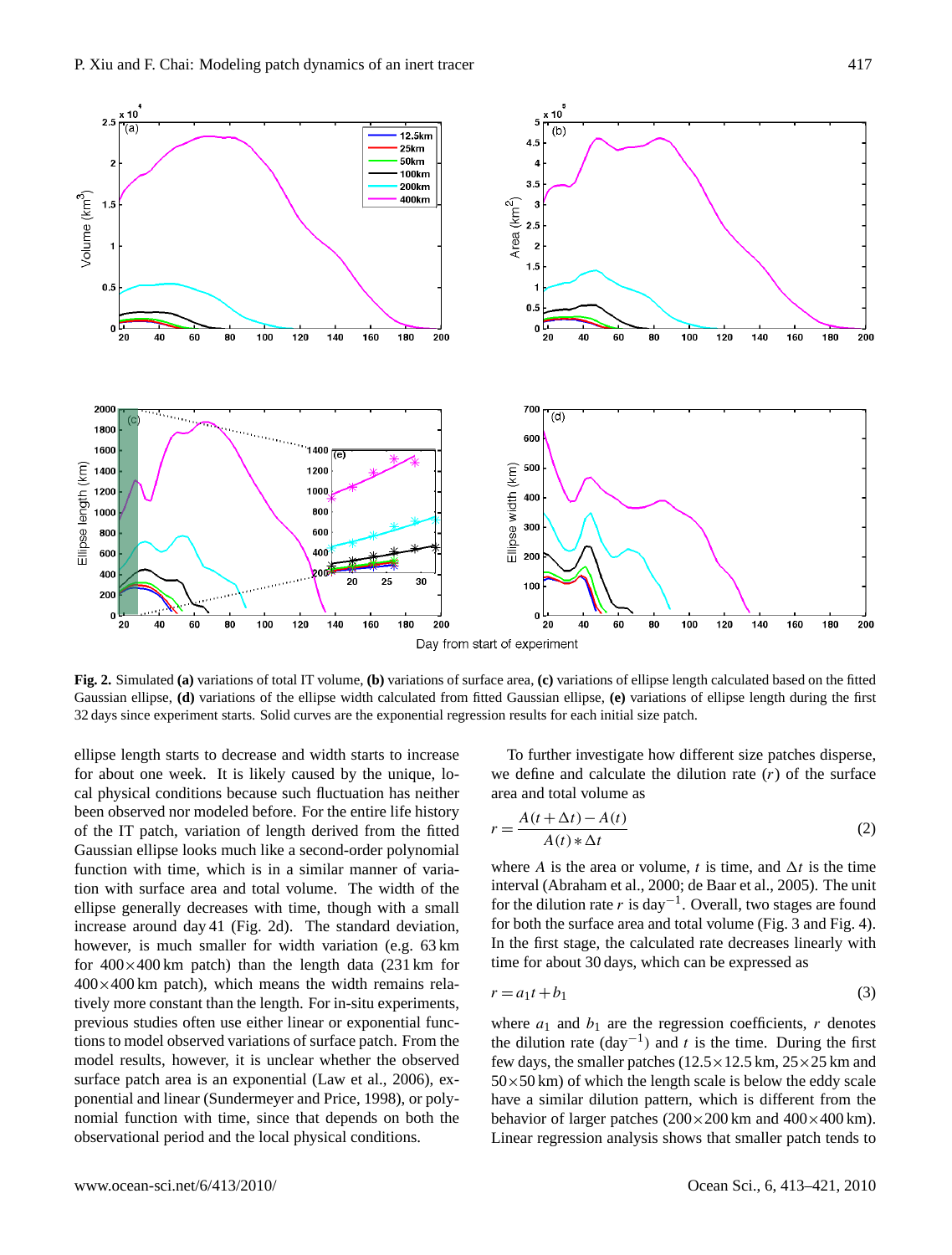

**Fig. 3.** Modeled variations of the dilution rate with time based on the modeled surface tracer area. The modeled data are separated into two stages, the first one is fitted by a linear function, and the second one is fitted by an exponential function.



**Fig. 4.** Modeled variations of dilution rate with time based on the modeled total tracer volume. The modeled data are separated into two stages, the first one is fitted by a linear function, and the second one is fitted by an exponential function.

have steeper slope (Table 2), which results in less stable expanding relative to larger patch.

After 30 days when dilution rate reaches zero, the patch enters its second stage. Smaller patches, such as the  $12.5 \times 12.5$  km and the  $25 \times 25$  km, start to decrease much earlier than larger patches (400×400 km). Larger patches can maintain their zero dilution rate for a very long time (e.g. over 100 days for the  $400 \times 400$  km patch). For the entire second stage, an exponential function is used here to obtain the rate data:

$$
r = a_2 \exp(t/b_2) \tag{4}
$$

where  $a_2$  and  $b_2$  are the regression coefficients. In this equation, the coefficient  $b_2$  is the one that controls the duration time in which the patch could maintain its zero dilution rate. The higher the value of  $b_2$ , the longer the duration time. Furthermore, the value of  $b_2$  is also shown to be size-dependent,

which can be estimated well by a linear function of the initial size both for the surface area and total volume data (Fig. 5), implying that a larger initial patch has stronger ability to maintain despite the destruction due to local physical circulation and diffusion.

We also conducted the same set of experiments for 2005 at the same location and the same time of the year. Different from 2004, the peak time of the surface area for the  $400\times400$  patch is 65 days, which is longer than year 2004 (44 days). Yet, the  $12.5 \times 12.5$ ,  $25 \times 25$ ,  $50 \times 50$ ,  $100 \times 100$ and  $200\times200$  patches are the same as the year 2004, i.e., 23 days. On the other hand, the disappearing day for 2005 is much longer than for 2004. For example, in the case of the  $12.5 \times 12.5$  patch, the disappearing day is 86 days for 2005 and 56 days for 2004; for the  $200 \times 200$  patch it is 155 days for 2005 and 113 days for 2004. It is difficult to generalize the development of different stages with time as described by Garrett (1983), especially using the patch measurements alone. However, the high-resolution physical models can provide detailed information about evaluation of patch dynamics, especially for different regions and/or year-to-year variations. Two similar stages of linear and exponential relationship for the dilution rate are also found for 2005, which are similar to 2004 in terms of timing in switching between these two stages. The linear relationship exists during the first 38 days, still with steeper slope for smaller initial size patch. The  $b_2$  values from exponential regression are also found to be correlated linearly with the initial patch size (see Fig. 5 for the 2004 case), implying that the relationship between dilution rate and initial patch size is independent of the modelling time, though the magnitudes in 2005 case are slightly different from the 2004 case. The longer switching time for 2005 than 2004 implies the patches in 2004 expand much faster than 2005. As a result, patches in 2005 simulations have much longer duration in which patch maintains its zero dilution rate. The difference between these two cases is probably caused by the different physical environment, such as surface wind, current, and diffusion effect, as well as some small-scale processes like waves and turbulence that are missed by our physical model. These results again show that local physical conditions are important factors affecting patch dispersal and movement.

While there is little discussion remaining over whether iron limits production in HNLC regions, there is still significant debate on whether these results could be extrapolated to larger spatial scale and long-term effects (Boyd et al., 2007). Buesseler et al. (2008) argued that ecological impacts of iron fertilization and  $CO<sub>2</sub>$  mitigation are scale-dependent, and they also recommended the use of high-resolution models to assess downstream effects beyond the study area and observation period. Chai et al. (2007) suggested that for the larger patch experiments, amount of phytoplankton biomass increase stimulated by iron is much greater than the smaller patch, which allows more phytoplankton being retained within the patch. Our results show that the patch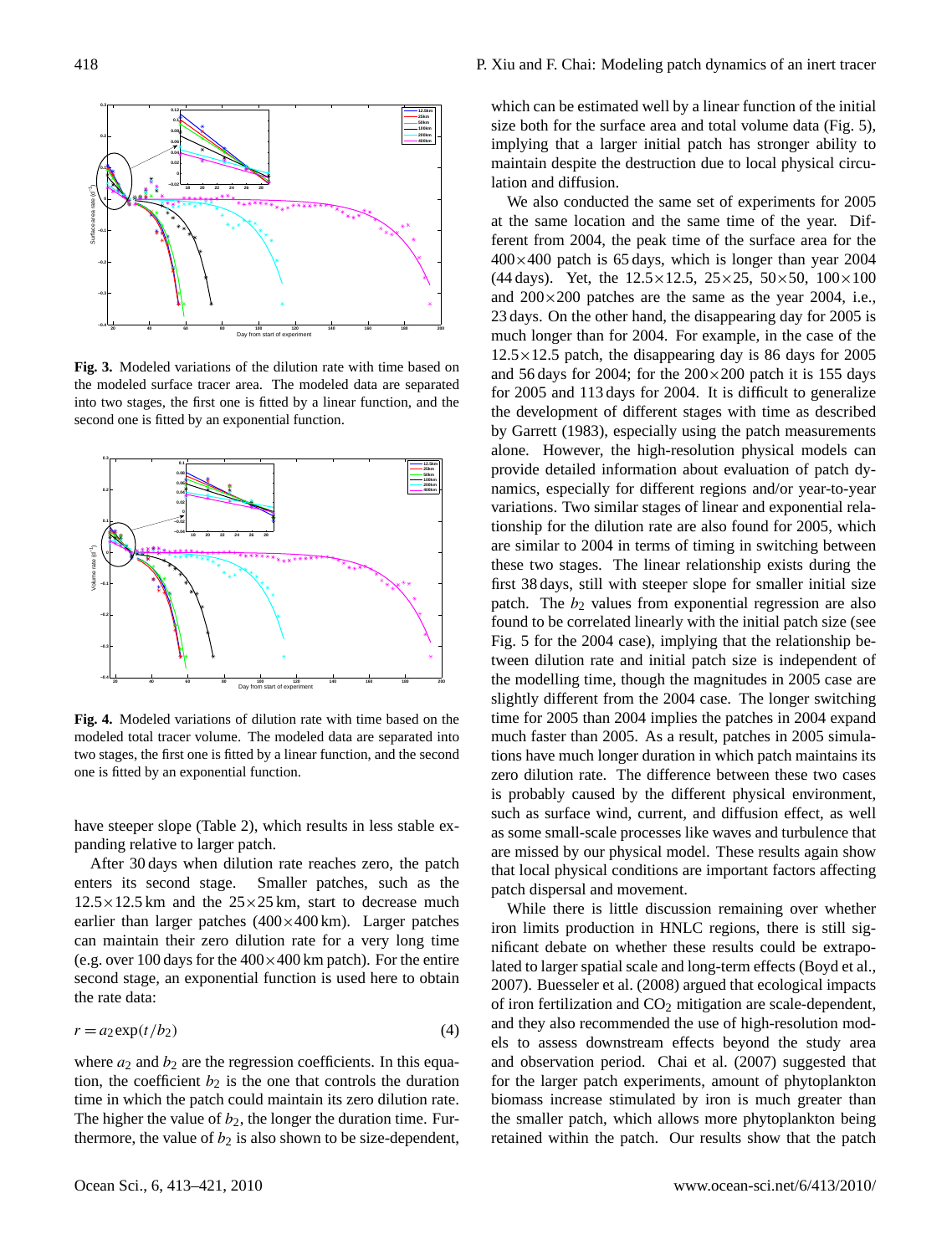| Surface area   | $12.5 \,\mathrm{km}$ | $25 \,\mathrm{km}$    | $50 \mathrm{km}$      | $100 \mathrm{km}$     | 200 km                | $400 \mathrm{km}$     |
|----------------|----------------------|-----------------------|-----------------------|-----------------------|-----------------------|-----------------------|
| $a_1$          | $-0.011$             | $-0.010$              | $-0.009$              | $-0.007$              | $-0.004$              | $-0.004$              |
| b <sub>1</sub> | 0.296                | 0.269                 | 0.244                 | 0.181                 | 0.107                 | 0.105                 |
| a <sub>2</sub> | $-1.3\times10^{-4}$  | $-2.2 \times 10^{-4}$ | $-2.4 \times 10^{-4}$ | $-1.9 \times 10^{-4}$ | $-1.2\times10^{-4}$   | $-1.8\times10^{-5}$   |
| b <sub>2</sub> | 7.16                 | 7.63                  | 8.03                  | 9.89                  | 14.66                 | 20.11                 |
|                |                      |                       |                       |                       |                       |                       |
| Total volume   | $12.5 \,\mathrm{km}$ | $25 \,\mathrm{km}$    | $50 \mathrm{km}$      | $100 \,\mathrm{km}$   | $200 \mathrm{km}$     | $400 \mathrm{km}$     |
| $a_1$          | $-0.007$             | $-0.006$              | $-0.006$              | $-0.005$              | $-0.003$              | $-0.003$              |
| b <sub>1</sub> | 0.208                | 0.183                 | 0.163                 | 0.139                 | 0.084                 | 0.088                 |
| $a_2$          | $-3.8\times10^{-4}$  | $-6.2 \times 10^{-4}$ | $-6.0\times10^{-4}$   | $-3.3 \times 10^{-4}$ | $-7.1 \times 10^{-5}$ | $-1.4 \times 10^{-5}$ |

**Table 2.** Coefficients of the regression analysis between dilution rate and time for both surface area and total volume data. During the first 30 days, a linear equation is used, and 30 days later, an exponential equation is used (see Eqs. 3 and 4).



**Fig. 5.** Linear relationship between  $b_2$ , derived from the exponential function fit, and the initial patch size for both the surface area and total volume.

dilution effect is more pronounced in the smaller patches than the larger ones. In addition, the larger patches tend to have more nutrients than smaller ones, which could continue to fuel the phytoplankton growth. As a result, with the same duration of iron fertilization, the larger patches could produce broader spatial extent and longer lasting phytoplankton bloom. Bowie et al. (2001) identified that patch dilution is a major pathway for the decline of added dissolved iron during their experiments. Law et al. (2006) demonstrated that dilution rate has potential impact on the onset of phytoplankton bloom termination and export. The model results indicate that physical dilution rate is not a constant but varies with time. It is largely related to the initial patch size. We speculate that initial patch size can affect patch dilution directly, which has impact on the fate of added iron in the iron enrichment experiments, could further influence the biogeochemical dynamics inside the patch.

In summary, this study shows that in order to study longterm effects of iron fertilization on phytoplankton dynamics and carbon cycle, one must consider the initial patch size as an important factor that controls the outcome of experiments. The larger size of an initial patch tends to have smaller dilution rate, which in turn increases its ability to maintain high iron concentration inside the patch. The modeled dilution rate is very sensitive to the initial size. The total volume of materials injected and local physical conditions also play a role in determining the evolution of patch dynamics and its impact on ecosystems and carbon cycling. For ocean iron fertilization experiments, besides the size of initial iron patch and total iron injected, repeatedly adding iron to the same patch of water can also maintain high iron concentration, therefore creating long lasting effects. Modeled results provide important information that can guide large-scale iron fertilization experiments. We understand that only physical processes are included in this study, however, biogeochemical processes may change the behavior of patch dilution significantly (Neufeld et al., 2002; Elliott and Chu, 2003). Detailed field measurements and long-term monitoring, including ecosystem responses to iron fertilization and the fate of fixed carbon, would improve modeling capability and allow us to assess the efficacy of sequestrating atmospheric  $CO<sub>2</sub>$  to the deep sea.

*Acknowledgements.* We thank Yi Chao at JPL/NASA for sharing the ROMS circulation model configuration for the Pacific Ocean, and Lei Shi at the University of Maine for designing and setting up the tracer experiments.

Edited by: K. J. Heywood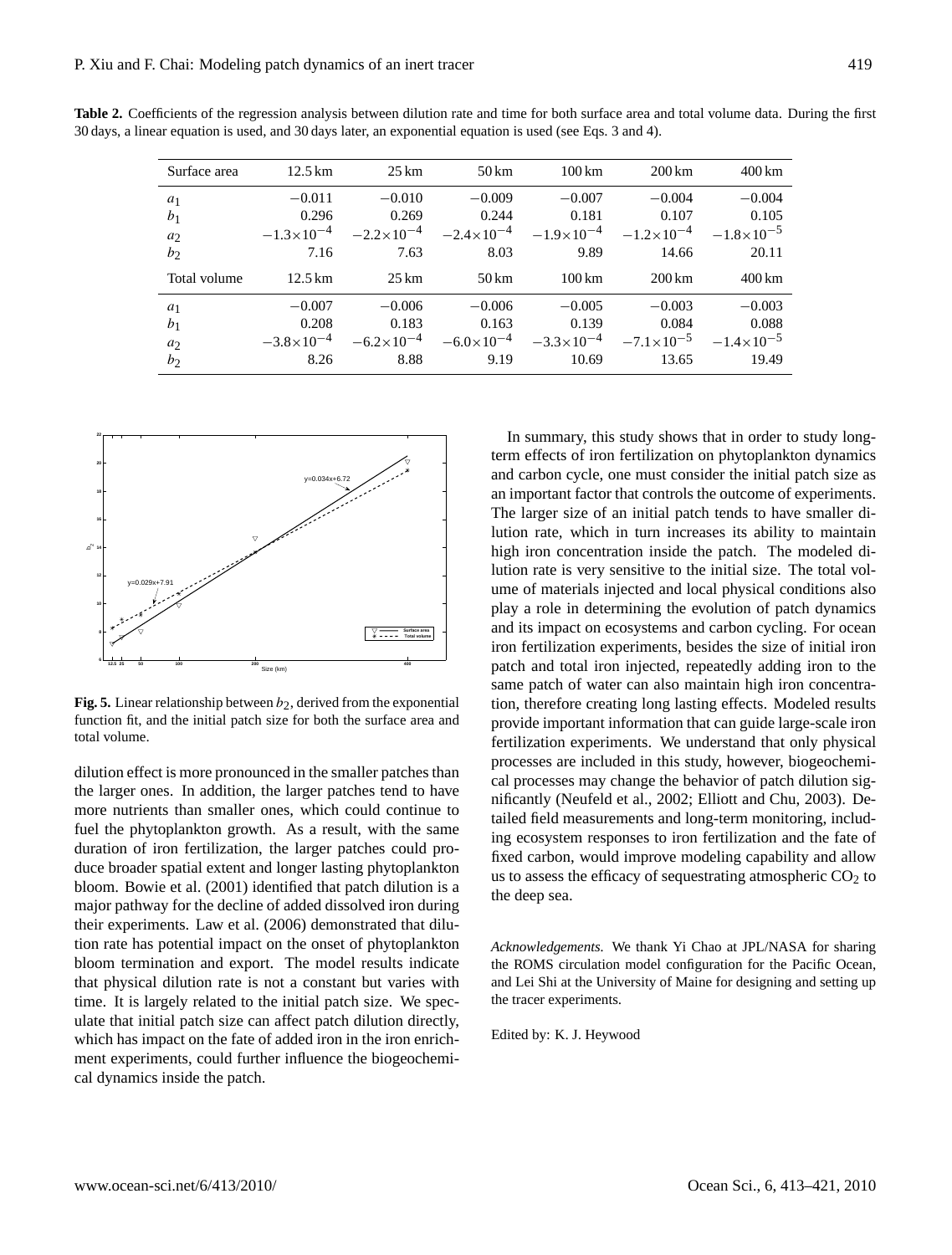#### **References**

- Abraham, E. R., Law, C. S., Boyd, P. W., Lavender, S. J., Maldonado, M. T., and Bowie, A. R.: Importance of stirring in the development of an iron-fertilized phytoplankton bloom, Nature, 407, 727–730, 2000.
- Bowie, A. R., Maldonado, M. T., Frew, R. D., Croot, P. L., Achterberg, E. P., Mantoura, R. F. C., Worsfold, P. J., Law, C. S., and Boyd, P. W.: The fate of added iron during a mesoscale fertilisation experiment in the Southern Ocean, Deep-Sea Res. Pt. II, 48, 2703–2743, 2001.
- Boyd, P. W., Watson, A. J., Law, C. S., Abraham, E. R., Trull, T., Murdoch, R., Bakker, D. C. E., Bowie, A. R., Buesseler, K. O., Chang, H., Charette, M., Croot, P., Downing, K., Frew, R., Gall, M., Hadfield, M., Hall, J., Harvey, M., Jameson, G., LaRoche, J., Liddicoat, M., Ling, R., Maldonado, M. T., McKay, R. M., Nobber, S., Pickmere, S., Pridmore, R., Rintoul, S., Safi, K., Sutton, P., Strzepek, R., Tanneberger, K., Turner, S., Waite, A., and Zeldis, J.: Phytoplankton bloom upon mesoscale iron fertilization of polar Southern Ocean water, Nature, 407, 695–702, 2000.
- Boyd, P. W., Law, C. S., Wong, C. S., Nojiri, Y., Tsuda, A., Levasseur, M., Takeda, S., Rivkin, R., Harrison, P. J., Strzepek, R., Gower, J., McKay, R. M., Abraham, E., Arychuk, M., Barwell-Clarke, J., Crawford, W., Crawford, D., Hale, M., Harada, K., Johnson, K., Kiyosawa, H., Kudo, I., Marchetti, A., Miller, W., Needoba, J., Nishioka, J., Ogawa, H., Page, J., Robert, M., Saito, H., Sastri, A., Sherry, N., Soutar, T., Sutherland, N., Taira, Y., Whitney, F., Wong, S. K. E., and Yoshimura, T.: The decline and fate of an iron-induced subarctic phytoplankton bloom, Nature, 428, 549–553, 2004.
- Boyd, P. W., Jickells, T., Law, C. S., Blain, S., Boyle, E. A., Buesseler, K. O., Coale, K. H., Cullen, J. J., de Baar, H. J. W., Follows, M., Harvey, M., Lancelot, C., Levasseur, M., Owens, N. P. J., Pollard, R., Rivikin, R. B., Sarmiento, J., Schoemann, V., Smetacek, V., Takeda, S., Tsuda, A., Turner, S., and Watson, A. J.: Mesoscale iron enrichment experiments 1993–2005: Synthesis and future directions, Science, 315, 612–617, 2007.
- Buesseler, K. O. and Boyd, P. W.: Will ocean fertilization work? Nature., 300, 67–68, 2003.
- Buesseler, K. O., Doney, S. C., Karl, D. M., Boyd, P. W., Caldeira, K., Chai, F., Coale, K. H., de Baar, H. J. W., Falkowski, P. G., Johnson, K. S., Lampitt, R. S., Michaels, A. F., Naqvi, S. W. A., Smetacek, V., Takeda, S., and Watson, A. J.: Ocean iron fertilization-Moving forward in a sea of uncertainty, Science, 319, 162, 2008.
- Chai, F., Dugdale, R. C., Peng, T. H., Wilkerson, F. P., and Barber, R. T.: One dimensional ecosystem model of the Equatorial Pacific upwelling system, Part I: Model development and silicon and nitrogen cycle, Deep-Sea Res. Pt. II, 49, 2713–2745, 2002.
- Chai, F., Jiang, M., Chao, Y., Dugdale, R. C., Chavez, F., and Barber, R. T.: Modeling responses of diatom productivity and biogenic silica export to iron enrichment in the equatorial Pacific Ocean, Global Biogeochem. Cy., 21, GB3S90, doi: 10.1029/2006GB002804, 2007.
- Chai, F., Liu, G., Xue, H., Shi, L., Chao, Y., Tseng, C. M., Chou, W. C., and Liu, K. K.: Seasonal and interannual variability of carbon cycle in South China Sea: a three dimensional physical-biogeochemical modeling study, J. Oceanogr., 65, 703– 720, 2009.
- Coale, K. H., Johnson, K. S., Fitzwater, S. E., Gordon, R. M.,

Tanner, S., Chavez, F. P., Ferioli, L., Sakamoto, C., Rogers, P., Millero, F., Steinberg, P., Nightingale, P., Cooper, D., Cochlan, W. P., Landry, M. R., Constantinou, J., Rollwagen, G., Trasvina, A., and Kudela, R.: A massive phytoplankton bloom induced by an ecosystem-scale iron fertilisation experiment in the equatorial Pacific Ocean, Nature, 383, 495–501, 1996.

- Coale, K. H., Johnson, K. S., Chavez, F. P., Buesseler, K. O., Barber, R. T., Brzezinski, M. A., Cochlan, W. P., Millero, F. J., Falkowski, P. G., Bauer, J. E., Wanninkhof, R. H., Kudela, R. M., Altabet, M. A., Hales, B. E., Takahashi, T., Landry, M. R., Bidigare, R. R., Wang, X., Chase, Z., Strutton, P. G., Friederich, G. E., Gorbunov, M. Y., Lance, V. P., Hilting, A. K., Hiscock, M. R., Demarest, M., Hiscock, W. T., Sullivan, K. F., Tanner, S. J., Gordon, R. M., Hunter, C. N., Elrod, V. A., Fitzwater, S. E., Jones, J. L., Tozzi, S., Koblizek, M., Roberts, A. E., Herndon, J., Brewster, J., Ladizinsky, N., Smith, G., Cooper, D., Timothy, D., Brown, S. L., Selph, K. E., Sheridan, C. C., Twining, B. S., and Johnson, Z. I.: Southern Ocean iron enrichment experiment: carbon cycling in high- and low-Si water, Science, 304, 408–414, 2004.
- de Baar, H. J. W., Boyd, P. W., Coale, K. H., Landry, M. R., Tsuda, A., Assmy, P., Bakker, D. C. E., Bozec, Y., Barber, R. T., Brzeinski, M. A., Buesseler, K. O., Boye, M., Croot, P. L., ´ Gervais, F., Gorbunov, M. Y., Harrison, P. J., Hiscock, W. T., Laan, P., Lancelot, C., Law., C. S., Levasseur, M., Marchetti, A., Millero, F. J., Nishioka, J., Nojiri, Y., van Oijen, T., Riebesell, U., Rijkenberg, M. J. A., Saito, H., Takeda, S., Timmermans, K. R., Veldhuis, M. J. W., Waite, A. M., and Wong, C. S.: Synthesis of iron fertilization experiments: From the iron age in the age of enlightenment, J. Geophys. Res., 110, C09S16, doi:10.1029/2004JC002601, 2005.
- Elliott, S. and Chu, S.: Comment on "Ocean fertilization experiments may initiate a large scale phytoplankton bloom" by Z. Neufeld et al., Geophys. Res. Lett., 30(6), 1274, doi:10.1029/2002GL016255, 2003.
- Fujii, M., Yoshie, N., Yamanka, Y., and Chai, F.: Simulated biogeochemical responses to iron enrichments in three high nutrient, low chlorophyll (HNLC) regions, Prog. Oceanogr., 64, 307–324, 2005.
- Garrett, C.: On the initial streakiness of a dispersing tracer in twoand three-dimensional turbulence, Dyn. Atmos. Oceans., 7, 265– 277, 1983.
- Gnanadesikan, A., Sarmiento, J. L., and Slater, R. D.: Effects of patchy ocean fertilization on atmospheric carbon dioxide and biological productivity, Global Biogeochem. Cy., 17(2), 1050, doi:10.1029/2002GB001940, 2003.
- Gordon, R. M., Coale, K. H., and Johnson, K. S.: Iron distributions in the Equatorial Pacific: Implications for new production, Limnol. Oceangr., 42, 419–431, 1997.
- Jiang, M. and Chai, F.: Iron and silicate regulation on new and export production in the equatorial Pacific: A physicalbiological model study, Geophys. Res. Lett., 31, L07307, doi:10.1029/2003GL018598, 2004.
- Jin, X., Gruber, N., Frenzel, H., Doney, S. C., and McWilliams, J. C.: The impact on atmospheric  $CO<sub>2</sub>$  of iron fertilization induced changes in the ocean's biological pump, Biogeosciences, 5, 385– 406, 2008,

[http://www.biogeosciences.net/5/385/2008/.](http://www.biogeosciences.net/5/385/2008/)

Kalnay, E., Kanamitsu, M., Kistler, R., Collins, W., Deaven, D.,